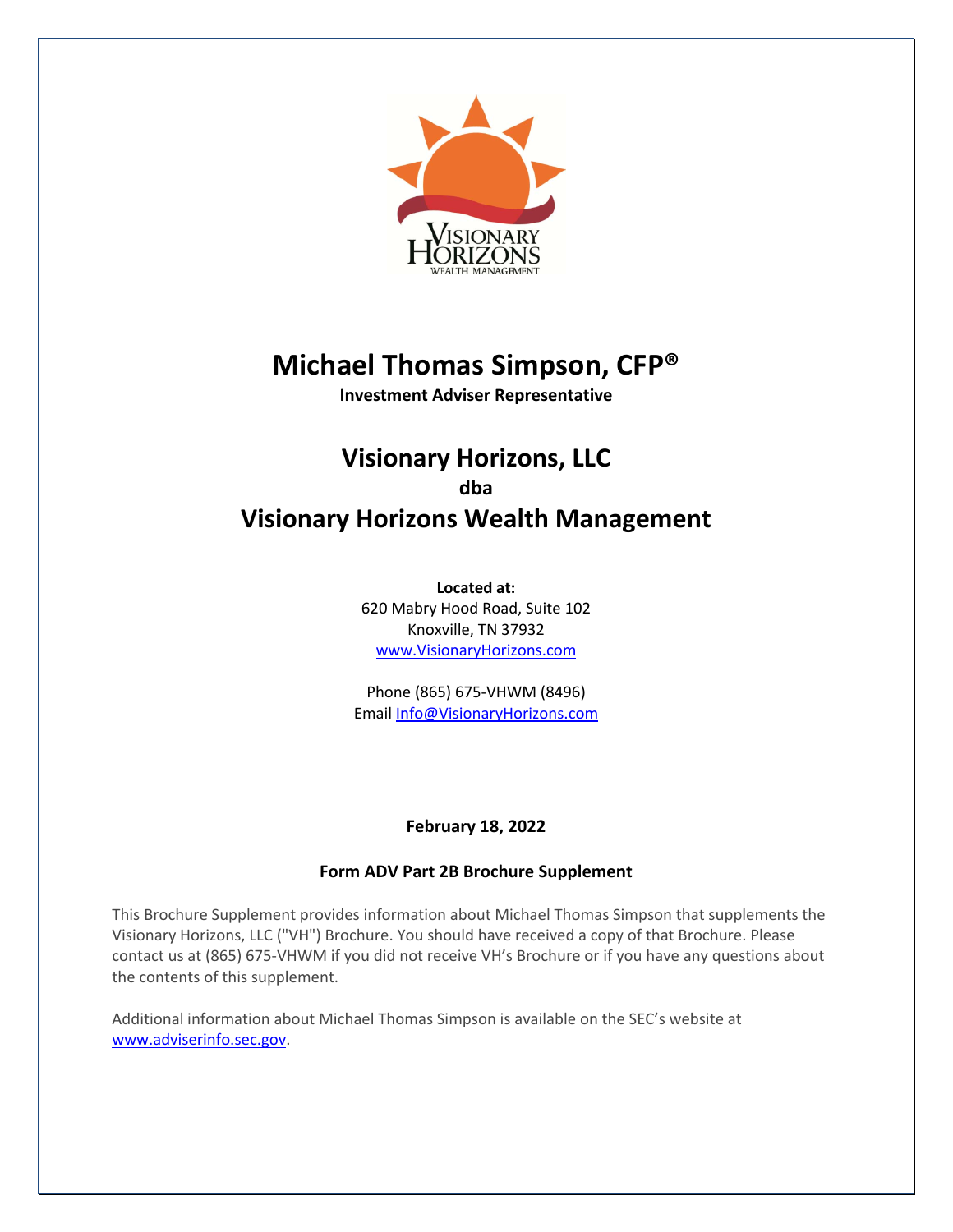Visionary Horizons, LLC Form ADV Part 2B Page 2

#### **Educational Background and Business Experience - Item 2**

#### **Michael Thomas Simpson, CFP®**

Born: 1963

#### **Education Background**

- M.B.A., University of Tennessee; Chattanooga (2000)
- B.S. in Transportation/Logistics, University of Tennessee; Knoxville (1986)

#### **Employment History**

- Investment Adviser Representative, Visionary Horizons, LLC, 03/2013 to Present
- Registered Representative, Purshe Kaplan Sterling Investments, 09/2014 to 08/31/2017
- Investment Adviser Representative, C&J Wealth Advisors, 09/2009 to 02/2013

#### **Professional Designations**

**Certified Financial Planner™ (CFP®):** The CERTIFIED FINANCIAL PLANNER™, CFP® and federally registered CFP (with flame design) marks (collectively, the "CFP® marks") are professional certification marks granted in the United States by Certified Financial Planner Board of Standards, Inc. ("CFP Board").

The CFP® certification is a voluntary certification; no federal or state law or regulation requires financial planners to hold CFP® certification. It is recognized in the United States and a number of other countries for its (1) high standard of professional education; (2) stringent code of conduct and standards of practice; and (3) ethical requirements that govern professional engagements with clients. Currently, more than 68,000 individuals have obtained CFP® certification in the United States.

To attain the right to use the CFP® marks, an individual must satisfactorily fulfill the following requirements:

- Education Complete an advanced college-level course of study addressing the financial planning subject areas that CFP Board's studies have determined as necessary for the competent and professional delivery of financial planning services, and attain a Bachelor's Degree from a regionally accredited United States college or university (or its equivalent from a foreign university). CFP Board's financial planning subject areas include insurance planning and risk management, employee benefits planning, investment planning, income tax planning, retirement planning, and estate planning;
- Examination Pass the comprehensive CFP® Certification Examination. The exam consists of two 3-hour sessions separated by a scheduled 40-minute break, and includes case studies and client scenarios designed to test one's ability to correctly diagnose financial planning issues and apply one's knowledge of financial planning to real world circumstances;
- Experience Complete at least three years of full-time financial planning-related experience (or the equivalent, measured as 2,000 hours per year); and
- Ethics Agree to be bound by CFP Board's Standards of Professional Conduct, a set of documents outlining the ethical and practice standards for CFP® professionals.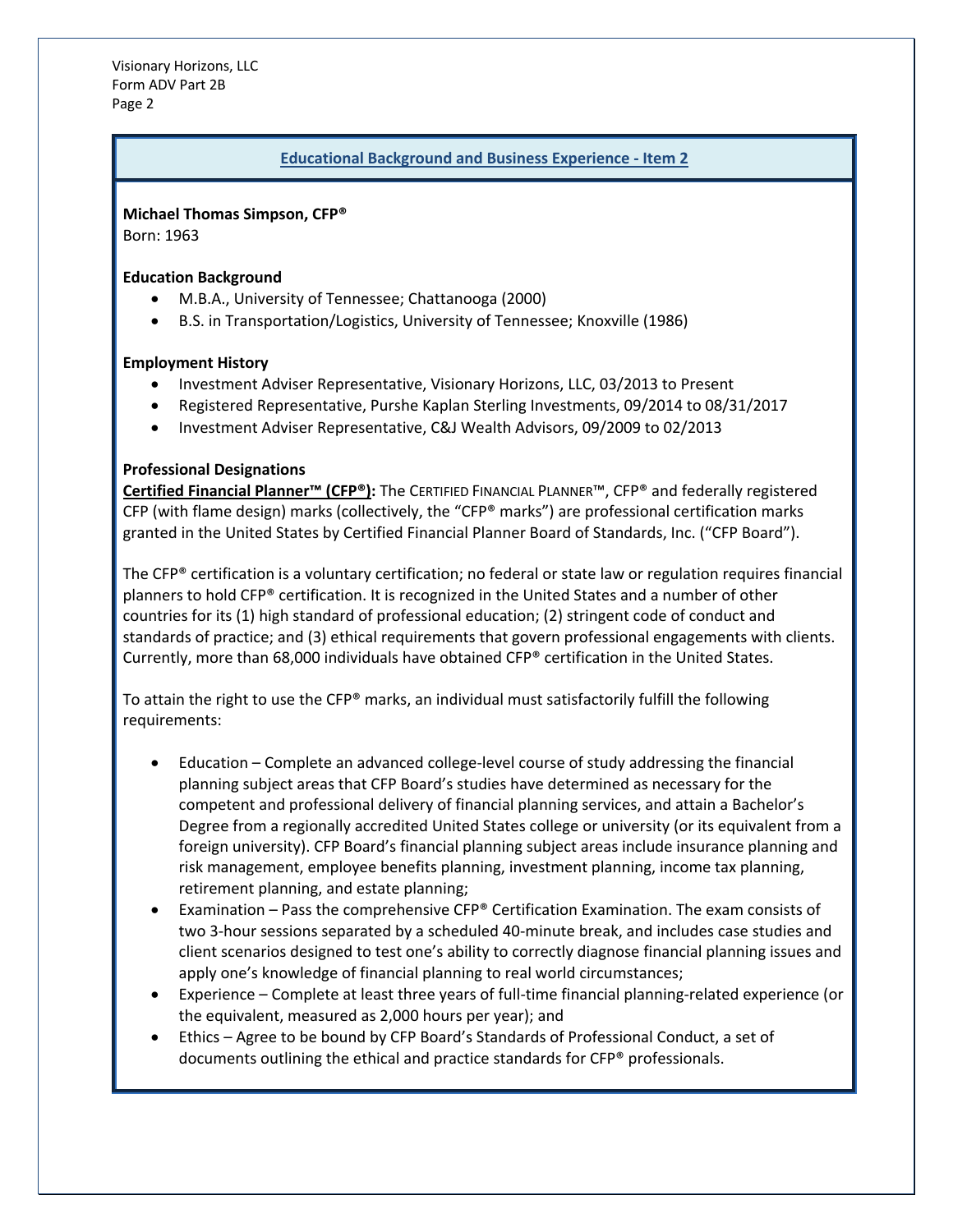Individuals who become certified must complete the following ongoing education and ethics requirements in order to maintain the right to continue to use the CFP® marks:

- Continuing Education Complete 30 hours of continuing education hours every two years, including two hours on the Code of Ethics and other parts of the Standards of Professional Conduct, to maintain competence and keep up with developments in the financial planning field; and
- Ethics Renew an agreement to be bound by the Standards of Professional Conduct. The Standards prominently require that CFP® professionals provide financial planning services at a fiduciary standard of care. This means CFP® professionals must provide financial planning services in the best interests of their clients.

 $CFP<sup>®</sup>$  professionals who fail to comply with the above standards and requirements may be subject to CFP Board's enforcement process, which could result in suspension or permanent revocation of their CFP® certification.

# **Disciplinary Information - Item 3**

Mr. Simpson has not been involved in any reportable disciplinary events.

# **Other Business Activities - Item 4**

Mr. Simpson is a licensed insurance agent and earns commissions for the sale of insurance products. The receipt of dual compensation creates a disclosable conflict of interest. The firm expects that clients to whom it offers advisory services may also be clients for whom Mr. Simpson acts as an insurance agent. Clients are instructed that the fees paid to the firm for advisory services are separate and distinct from the commissions earned for placing the client in insurance products. Clients to whom the firm offers advisory services are informed that they are under no obligation to use the firm's Associated Persons for insurance services and may use the insurance brokerage firm and agent of their choice.

Mr. Simpson also serves as President of the board for ARC-USA. He serves on the Board of Directors for

Knoxville's Downtown Sertoma Club, a charitable organization. He is also a Board Member of both Reboot Combat Trauma Recovery and the Knoxville Habitat for Humanity.

#### **Additional Compensation – Item 5**

Apart from the receipt of compensation for the activities listed in Item 4 above, Mr. Simpson does not receive additional compensation or economic benefits from third party sources in connection to his advisory activities.